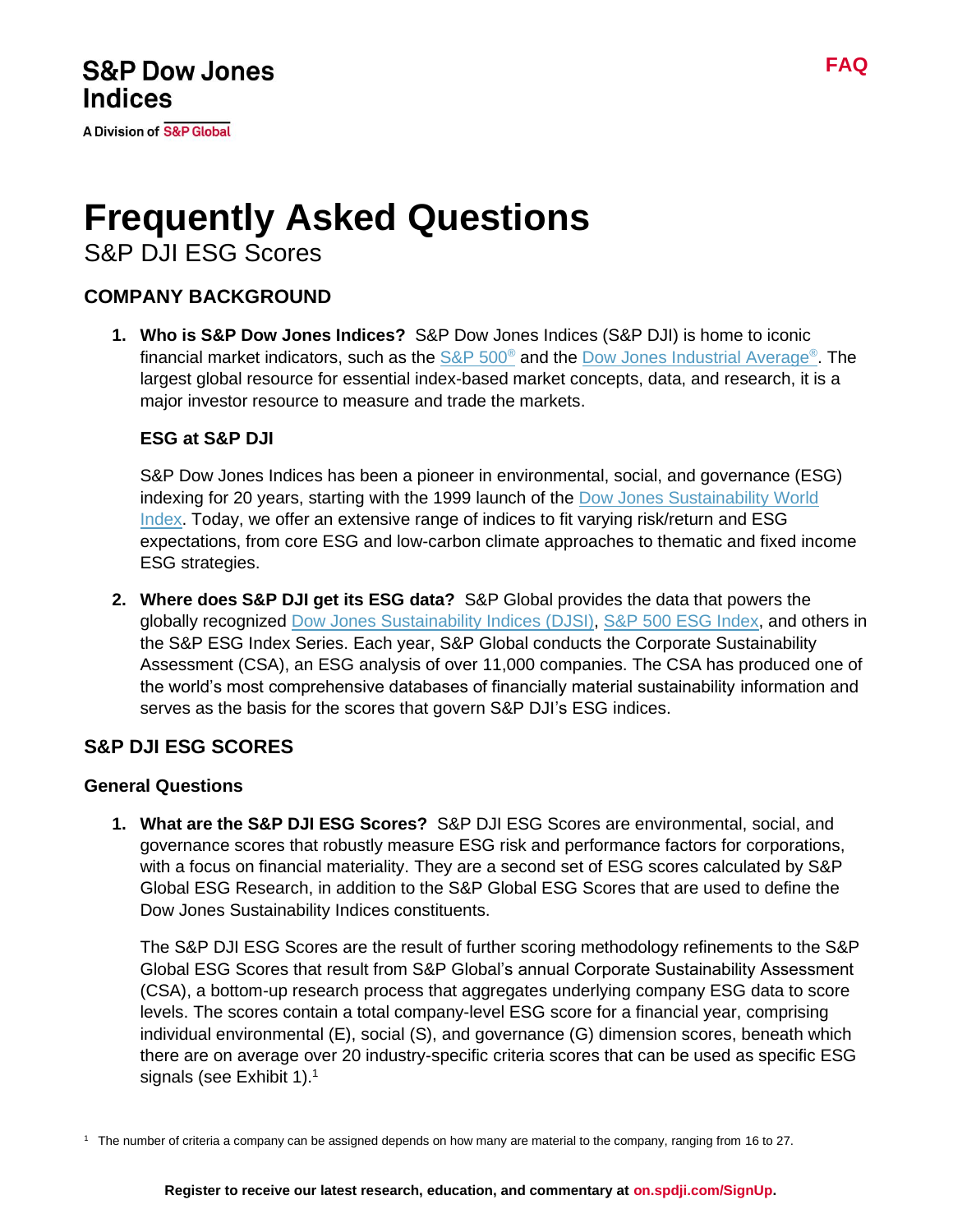



Source: S&P Global. Chart is provided for illustrative purposes.

A company's total ESG score is the weighted average of all criteria scores and their respective weights. Each individual ESG dimension score (e.g., a company's "E" score) is the weighted average of all criteria scores and weights within a specific ESG dimension. Total ESG scores range from 0-100, with 100 representing best performance.

- **2. How can the S&P DJI ESG Scores be used?** The S&P DJI ESG Scores—criteria, dimension, or total scores—can be used for a broad range of research and investment purposes, including:
	- Portfolio Exclusions/Best-in-Class Screens: Defining an investable universe by excluding securities based on their scores to reduce exposures to reputational risk or to allay performance, ethical, or client concerns.
	- ESG Integration: Analyzing the risk of low (and opportunities of high) ESG score companies on different ESG criteria and the correlation of ESG and financial performance.
	- Tilts: Targeting improved ESG performance alongside benchmark returns or integrating criteria-level ESG themes into other factor strategies.
	- Shareholder Voting and Engagement: Identifying laggards within industries to enable targeted and evidence-based company engagements.
- **3. What is the coverage and history available for the scores?** The S&P DJI ESG data provides scores for companies participating in the Corporate Sustainability Assessment (CSA), and those analyzed by S&P Global ESG Research's analysts starting in 2013. Company participation rates have seen a steady rise from the 280 initial respondents in 1999 to the 1,436 companies in 2020.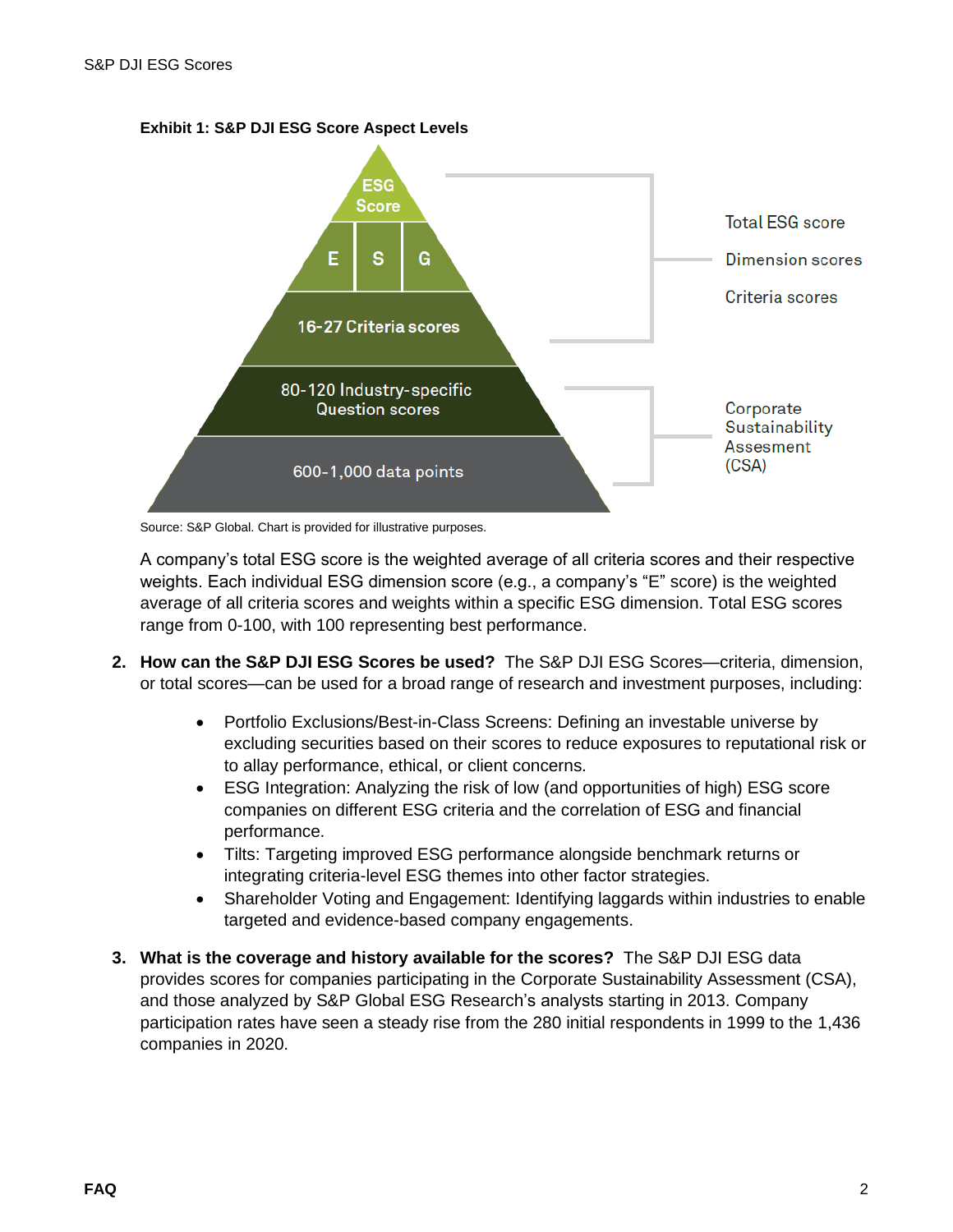

**Exhibit 2: S&P DJI ESG Score Coverage Rates**

The coverage of the S&P DJI ESG Scores for the 2020 methodology year was approximately 11,556 companies: 1,436 companies that responded to the CSA questionnaire directly, and another 10,120 companies analyzed by S&P Global using publicly available company disclosures.

**4. Why are ESG scores important?** Our scores do not simply measure company transparency and completeness of public reporting, but they also critically assess company performance on ESG issues. The majority of ESG scores available on the market are skewed toward rewarding companies that simply disclose ESG issues, irrespective of how well the company may or may not be managing its actual performance on these matters. Our methodology accounts for both and further rewards companies that disclose material and underreported sustainability topics that are of growing importance to investors. For example, the Corporate Sustainability Assessment (CSA) asks questions on topics like corporate lobbying and tax avoidance, both of which are often underreported by companies today.

This direct engagement with companies affords us a much deeper and time-sensitive review of how they are managing certain ESG issues, with access to real-life examples to substantiate their performance on such matters. The methodology also incorporates Media and Stakeholder Analysis (MSA) using real-time information to account for company controversies on an ongoing basis.

**5. When are S&P DJI ESG Scores released?** Scores are updated annually with one data release per company, per methodology year, with the exception of possible updates to a company score as a result of a Media and Stakeholder Analysis (MSA) case. Scoring based on company responses is conducted between June (the deadline for submissions) and September (when the Corporate Sustainability Assessment [CSA] results and DJSI members are announced). Respondents have from April to June to submit their responses. Only companies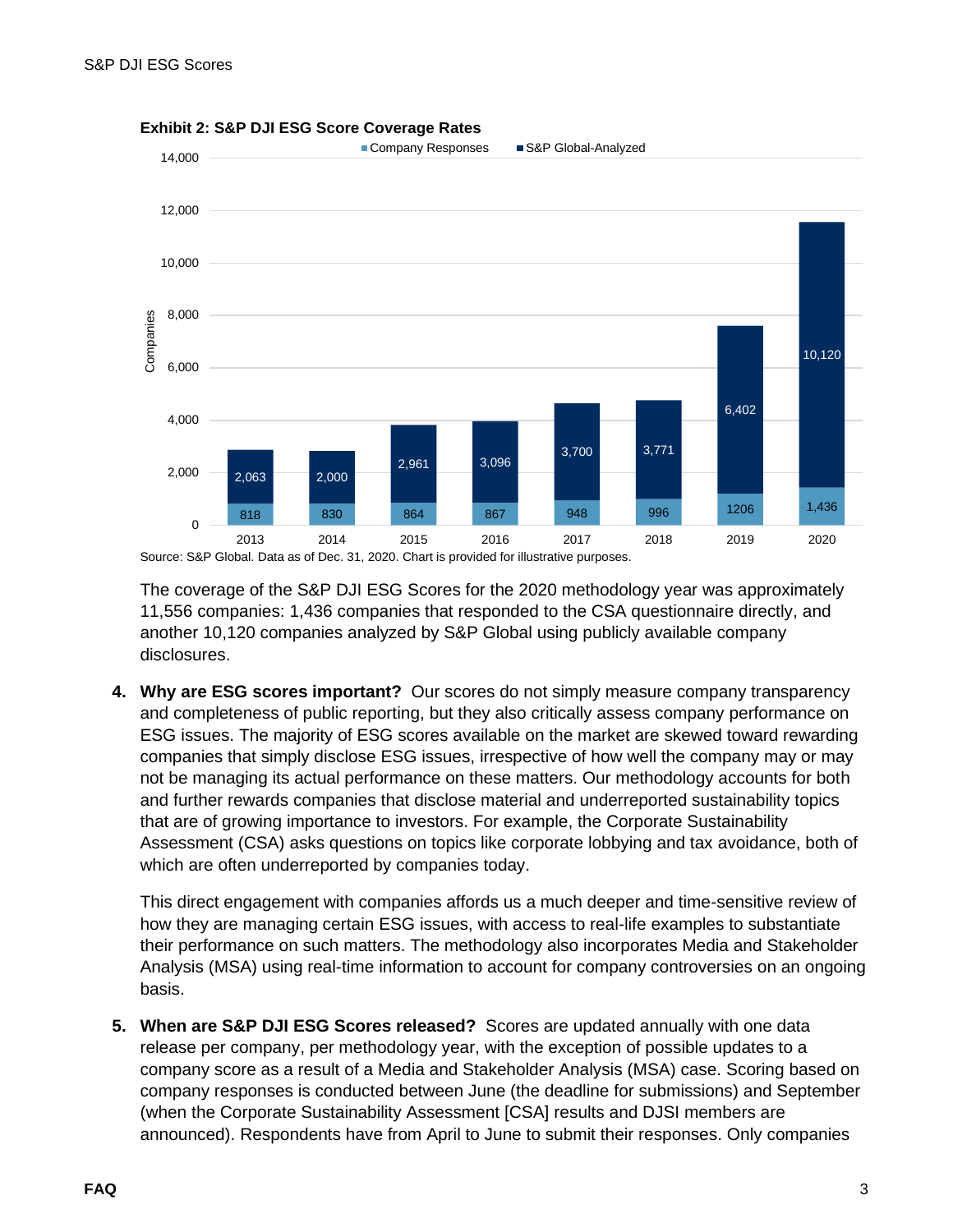that are part of the DJSI-invited universe are eligible for the DJSI. Additional companies are assessed after September, using publicly available data, and results of this assessment are made available in March before the following year's CSA invitation letters are distributed.

S&P Global has a quarterly MSA review cycle, after which scores are updated. Major MSA cases can be raised at any time throughout the year if deemed appropriate by the S&P Global ESG Research analysts.

- **6. Are S&P DJI ESG Scores used in the calculation of the DJSI Series?** No. The S&P DJI ESG Scores are not used in the calculation of the DJSI Series, but the S&P Global Corporate Sustainability Assessment (CSA) questionnaire responses from companies are used to derive the S&P Global ESG Scores (see Exhibit 3 in question 7) that are used to define the eligibility criteria for the DJSI. The S&P DJI ESG Scores are used in the S&P ESG Index Series.
- **7. What are the differences between the S&P Global ESG Scores and the S&P DJI ESG Scores?** While several components of the scoring process are the same, such as the underlying research methodology, data collection, and quality assurance, there are meaningful differences in the scoring process between S&P Global ESG Scores and S&P DJI ESG Scores. Exhibit 3 helps to distinguish the main differences between the two types of scores.

| Exhibit 3: Characteristics of the S&P Global ESG Scores and the S&P DJI ESG Scores |                                                                                                                                                                        |                                                                                                                                                                                                                                                          |  |
|------------------------------------------------------------------------------------|------------------------------------------------------------------------------------------------------------------------------------------------------------------------|----------------------------------------------------------------------------------------------------------------------------------------------------------------------------------------------------------------------------------------------------------|--|
| <b>CRITERIA</b>                                                                    | <b>S&amp;P GLOBAL ESG SCORES</b>                                                                                                                                       | <b>S&amp;P DJI ESG SCORES</b>                                                                                                                                                                                                                            |  |
| <b>Underlying Research</b><br>Methodology                                          | S&P Global Corporate Sustainability Assessment (CSA)                                                                                                                   |                                                                                                                                                                                                                                                          |  |
| <b>Calculation Agent</b>                                                           | S&P Global ESG data, ratings, and benchmarking                                                                                                                         |                                                                                                                                                                                                                                                          |  |
| <b>Review Frequency</b>                                                            | Annually (with quarterly controversy updates)                                                                                                                          |                                                                                                                                                                                                                                                          |  |
| <b>Data Collection</b>                                                             | Direct company participation through CSA or assessment of publicly available data by S&P Global<br><b>ESG Research analysts</b>                                        |                                                                                                                                                                                                                                                          |  |
| <b>Quality Assurance</b>                                                           | Detailed, multi-tiered quality control process according to S&P Global guidelines. Annual<br>independent third-party assurance on research and quality control process |                                                                                                                                                                                                                                                          |  |
| <b>Company Controversy</b><br>and Risk Screening                                   | S&P Global Media & Stakeholder Analysis (MSA)                                                                                                                          |                                                                                                                                                                                                                                                          |  |
| <b>Question Scoring</b>                                                            | Aggregation of data points by predefined<br>CSA methodology. Unanswered questions<br>are given a score of 0.                                                           | Aggregation of data points by predefined CSA<br>methodology. Unanswered questions that are not<br>mandatory are not scored. Mandatory questions that<br>are unanswered are given a score of 0. Question-<br>level scores are normalized within industry. |  |
| <b>Question Weights</b>                                                            | Predefined industry CSA weights determined by S&P Global, based on financial materiality of<br>sustainability factors to the specific industry                         |                                                                                                                                                                                                                                                          |  |
| <b>Criteria Scoring</b>                                                            | Question scores are aggregated to a<br>criteria score.                                                                                                                 | Question scores are aggregated to a criteria score.<br>Weight of unanswered questions is redistributed<br>among other questions within the criteria, if they are<br>not mandatory, to maintain criteria weights.                                         |  |
| <b>Criteria Weights</b>                                                            | Predefined industry CSA weights determined by S&P Global, based on financial materiality of<br>sustainability factors to the specific industry                         |                                                                                                                                                                                                                                                          |  |
| <b>Dimension Scoring</b>                                                           | Criteria scores are aggregated to a<br>dimension score.                                                                                                                | Criteria scores are aggregated to a dimension<br>score. If all questions in a criteria are unanswered,<br>the weight of the criteria is redistributed among<br>other criteria within a dimension (environmental,<br>governance, and social).             |  |
| <b>Dimension Weights</b>                                                           | Dimension weights are always preserved according to the original S&P Global weighting scheme,<br>irrespective of how criteria questions are answered.                  |                                                                                                                                                                                                                                                          |  |
| <b>Total ESG Score</b>                                                             | Absolute score resulting from the weighted<br>sum of all criteria and dimension scores                                                                                 | Absolute score resulting from the weighted sum of<br>all criteria and dimension scores. Total ESG score is<br>then adjusted using distribution standardization<br>approaches to place scores between 0 and 100.                                          |  |
| <b>Score Type</b>                                                                  | Absolute                                                                                                                                                               | Relative (scores are normalized within assessed<br>CSA industry)                                                                                                                                                                                         |  |

Source: S&P Global and S&P Dow Jones Indices LLC. Table is provided for illustrative purposes.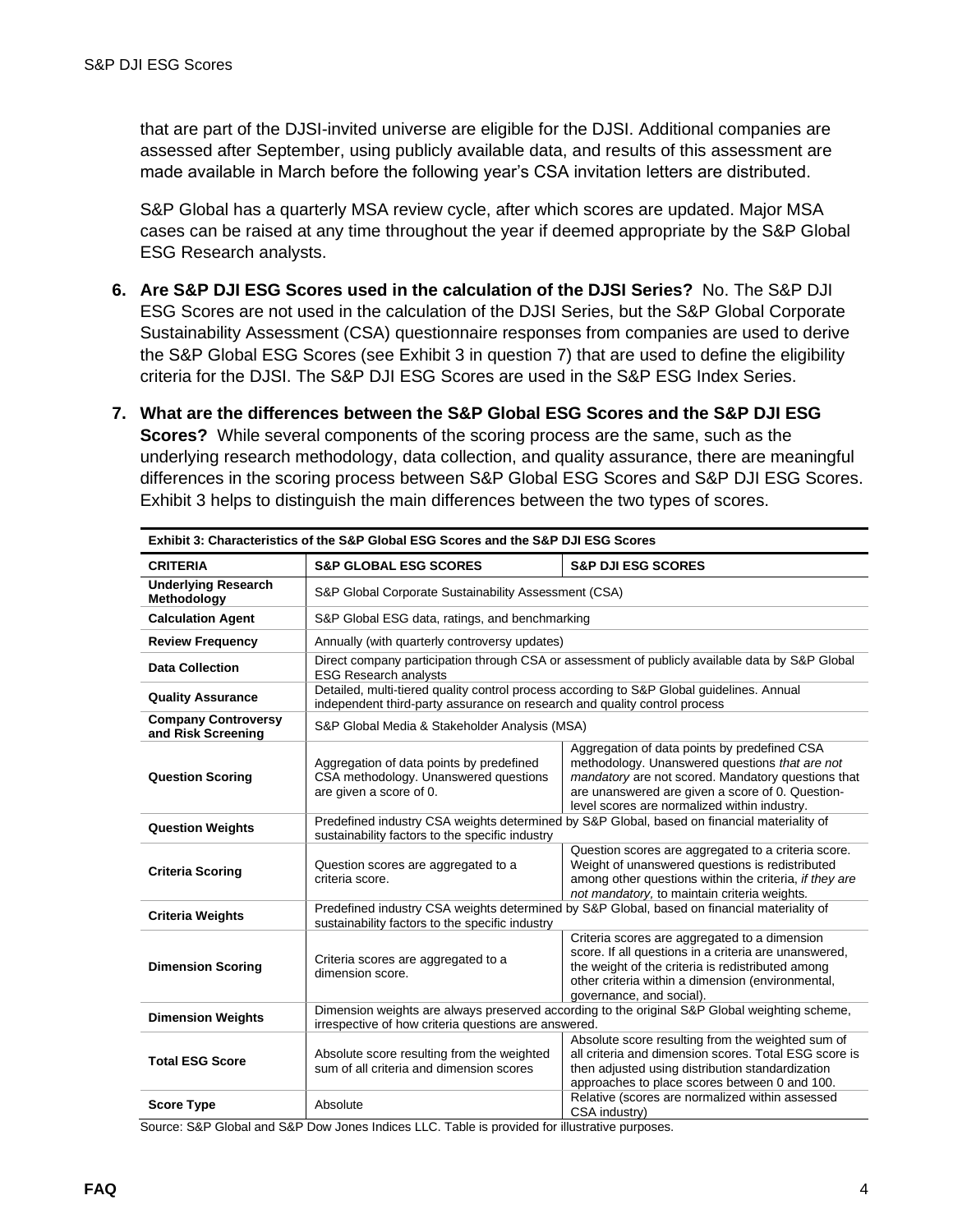- **8. How does the S&P DJI ESG Score data differ from that offered by S&P Global Trucost?** S&P Global Trucost provides several focused carbon, environmental, and fossil fuel quantitative data sets, often providing the absolute quantities of a specific resource used or generated by a company. The S&P DJI ESG Scores provide scores across broader ESG criteria and dimensions, in addition to an aggregate ESG score.
- **9. How can I find out more about the S&P DJI ESG Scores?** For further information on the scores and the scoring methodology, please refer to the [S&P DJI ESG Score Methodology.](https://www.spglobal.com/spdji/en/documents/methodologies/methodology-sp-dji-esg-score.pdf?utm_source=pdf_education) For information relating to licensing the S&P DJI ESG Scores, please contact your S&P DJI account representative or visit [spglobal.com/spdji/en/contact-us.](https://www.spglobal.com/spdji/en/contact-us/?utm_source=pdf_education)

### **Methodology**

**10. What is the S&P Global Corporate Sustainability Assessment (CSA)?** The CSA is a rulesbased questionnaire that provides a comprehensive and best-in-class assessment of a company's ESG performance. The assessment focuses on financially material and industryspecific sustainability issues that have a link to long-term financial performance. This assessment identifies companies that are better equipped to recognize and respond to emerging sustainability opportunities and challenges presented by global and industry trends. Companies are evaluated based on a range of financially relevant sustainability criteria, covering environmental, social, and governance dimensions. Their responses to questions are assigned scores that are aggregated into criteria, dimension, and total ESG scores, using a respective industry-specific weighting scheme.

Questions within each set of criteria aim to evaluate the following aspects of a company.

- 1. Awareness of the importance of ESG factors to company financial success
- 2. Determination of the potential financial impact (i.e., materiality) of company exposures to ESG factors
- 3. Implementation of strategies to manage these ESG risks or to capitalize on related opportunities in a manner that is consistent with its business models
- 4. Measurement of results in relation to stated Key Performance Indicators (KPIs) in order to evaluate the effectiveness of its sustainability strategy
- 5. Validation or external audit of stated results
- 6. Transparent communication of its corporate sustainability strategies and extent to which stated targets have been met
- **11. How does S&P Global ESG Research perform the Corporate Sustainability Assessment**

**(CSA) annually?** S&P Global ESG Research has separate questionnaires for each of its 61 industries, with general and industry-specific questions. This allows for comparison of ESG performance across industries, while also accounting for significant differences in materiality of different ESG criteria across industries.

The 61 questionnaires contain up to 120 questions, with each question often containing several elements. Across all questionnaires, up to as many as 1,000 different company data points are requested from respondents, which S&P Global ESG Research then uses to score each company's performance in relation to each specific ESG subject using evidence-based performance assessments. These question scores are then used to determine a criteria-level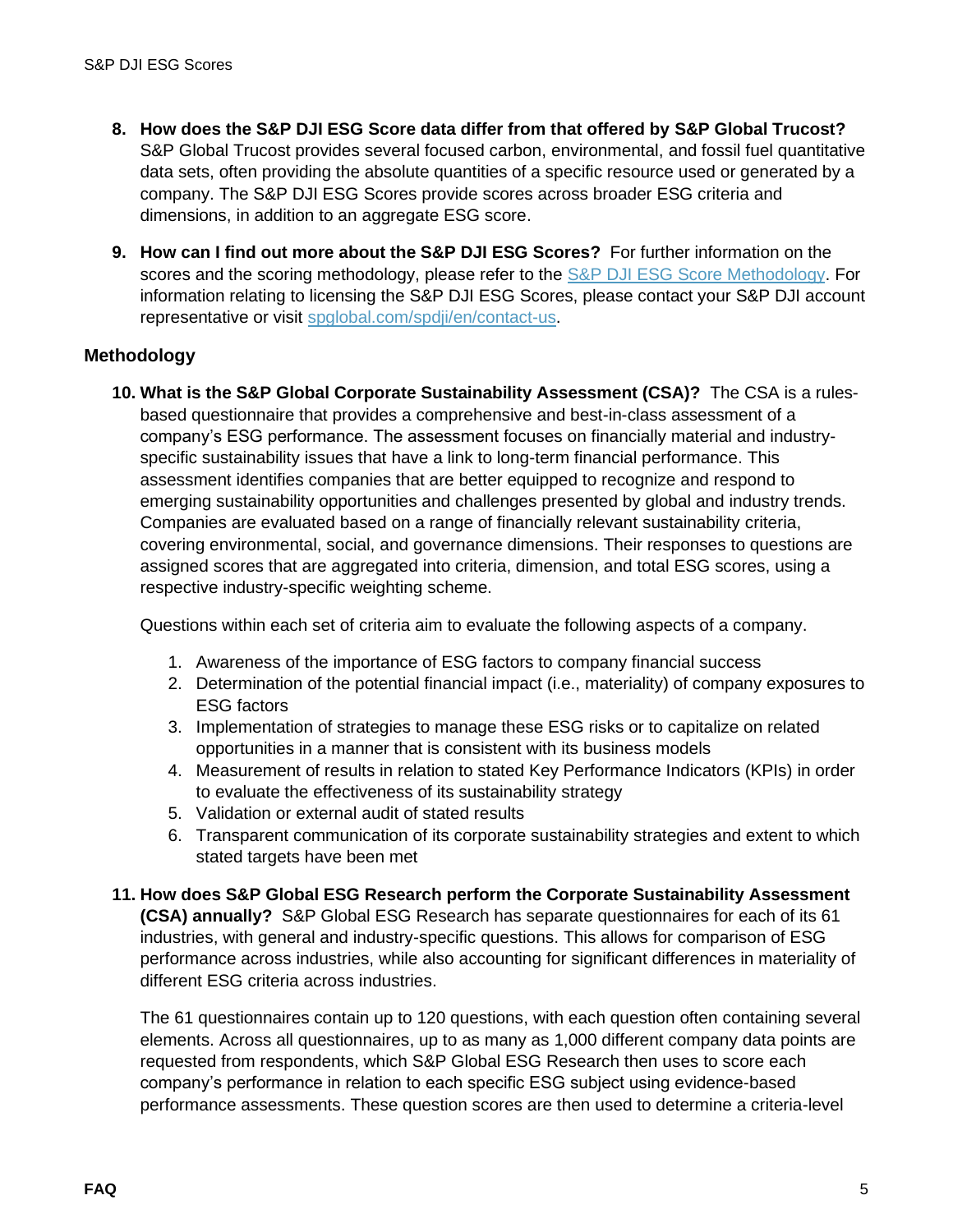score according to each industry questionnaire's weighting methodology (see Exhibit 1 in question 1).

The CSA methodology also includes S&P Global ESG Research's Media and Stakeholder Analysis (MSA) that continually monitors companies for any specific ESG controversy. MSA cases have the potential to negatively affect the score of one or several criteria, resulting in the adjustment of scores.

- **12. Who performs the Corporate Sustainability Assessment (CSA)?** The CSA questionnaires are either completed by companies directly, or on behalf of non-participating companies by S&P Global ESG Research's team of analysts using publicly available company disclosures.
- **13. What determines the weights assigned to each question in the Corporate Sustainability Assessment (CSA)? How do the scores account for ESG materiality?** Our methodology strives to account for all relevant ESG issues and places a higher weight on the areas of greatest significance within specific industries. S&P Global ESG Research conducts a financial materiality analysis to identify those sustainability factors that drive business value and that have the greatest impact on the long-term valuation assumptions used in financial analysis. This analysis results in a materiality matrix for each of the 61 CSA industries, which serves as the basis for determining the question and criteria weights in the CSA. The analysis considers the magnitude of impacts on financial performance from a company's ESG risks, and how likely these are to affect the company.<sup>2</sup>

The weights of criteria will differ across CSA industries, depending on how material the criteria are for the industry, as determined by S&P Global ESG Research's annual materiality analysis. Some ESG indicators are used across all industries, whereas some are industry specific. Some criteria may not be material to an industry and would therefore be assigned a zero weight in an industry's assessment.

- **14. How often is the Corporate Sustainability Assessment (CSA) methodology revised?** An interdisciplinary team of S&P Global ESG Research analysts design, monitor, and refine the CSA annually with the purpose of generating additional insights into the value-creating and riskmitigating potential of companies. The CSA methodology is reviewed in light of any emergent themes or disclosure trends once the CSA results and DJSI members are announced in September of a given year and then finalized by the time next year's participants are invited to participate in March of the following year. S&P Global ESG Research engages with corporates, investors, and third parties to support its own research on emerging sustainability trends (see Exhibit 3 in question 7).
- **15. What if a company does not respond to questions in the Corporate Sustainability Assessment (CSA), or the CSA itself?** To account for the differences in transparency in corporate sustainability reporting, a framework is used to deal with missing data for questions where a low level of publicly available information is available. This framework is applied only to the companies that are assessed by S&P Global ESG Research analysts.

When a company is analyzed by S&P Global ESG Research, the following scenarios are possible.

<sup>&</sup>lt;sup>2</sup> Please see: [https://portal.csa.spglobal.com/survey/documents/DJSI\\_CSA\\_Measuring\\_Intangibles.pdf.](https://portal.csa.spglobal.com/survey/documents/DJSI_CSA_Measuring_Intangibles.pdf?utm_source=pdf_education)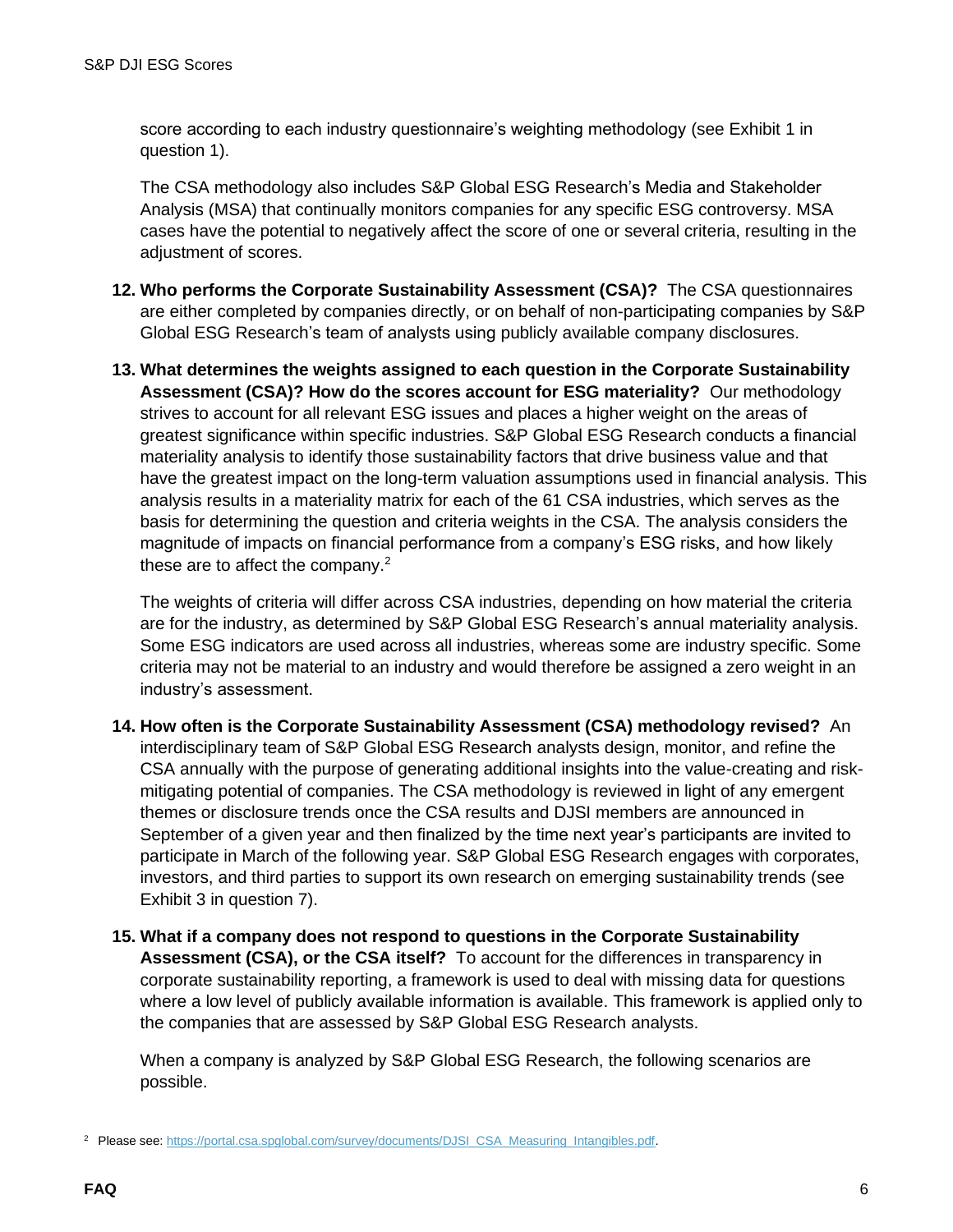- *If no relevant information was found for a company on a mandatory question* in the questionnaire, a score of zero is assigned to that question, and the total score for the company is calculated, including this zero question score. This penalizes the company for a lack of reporting sufficient data.
- *If no information is found on a non-mandatory question*, the question is disregarded in the total score calculation. The weight of the indicator is redistributed among the weights of all other indicators within the criteria.
- *If a company participates in the CSA and does not respond to a question (mandatory or non-mandatory)*, a score of zero is assigned to that question, and the total score for the company is calculated, including this zero question score. This penalizes the company for not responding to this question despite having had the opportunity to.

**16. What makes questions in the Corporate Sustainability Assessment (CSA) mandatory?** S&P Global ESG Research industry experts mark specific questions as mandatory based on their fundamental importance to the ESG materiality matrix analysis. A response rate of 50% or more triggers non-mandatory questions to become mandatory within the same methodology year. Questions with answer rates of over 50% can also be made non-mandatory in specific circumstances if the question is deemed unfair.

**17. What measures are taken to ensure the data's quality?** It is the responsibility of S&P Global ESG Research's analysts to validate and substantiate company responses to questions. Analysts assign a question score and note a rationale for their allocation, which is logged in S&P Global's database. A second analyst then reviews this and escalates any scoring that does not reflect the evidence provided by the company. Cases can be escalated to the Head of ESG Ratings for further review. Companies analyzed by S&P Global ESG Research using public disclosures follow the same approach.

In addition, senior S&P Global ESG Research analysts and the Head of ESG Ratings identify outliers and any other inconsistencies as part of the quality assurance process. S&P Global's internal database also has built-in flags to identify outliers in more detail.

Finally, S&P Global's processes are audited annually by a third-party consultancy.

- **18. What industry classifications are used in the data?** The S&P DJI ESG Scores are derived using the 61 CSA industry-specific questionnaires. These industries are similar to industries in the Global Industrial Classification System (GICS® ) and are defined by S&P Global ESG Research as industries sharing similar financial materiality exposures. Appendix A shows the CSA industries and how they map to the GICS industries.
- **19. What are aspect levels?** Aspect levels are the three levels of the S&P DJI ESG Scores provided: criteria, dimension, and total ESG scores.
- **20. How and why are the S&P DJI ESG Scores normalized?** Some Corporate Sustainability Assessment (CSA) questions are harder than others for companies to score well on, due to the dispersion of scores for a given question. That is, for some questions the grouping of scores is relatively tight, while for other questions there is a wide range of scores between the leaders and laggards. The CSA methodology is reviewed annually to maintain a sufficient range in the data, while also progressively driving forward each industry's ESG performance benchmark,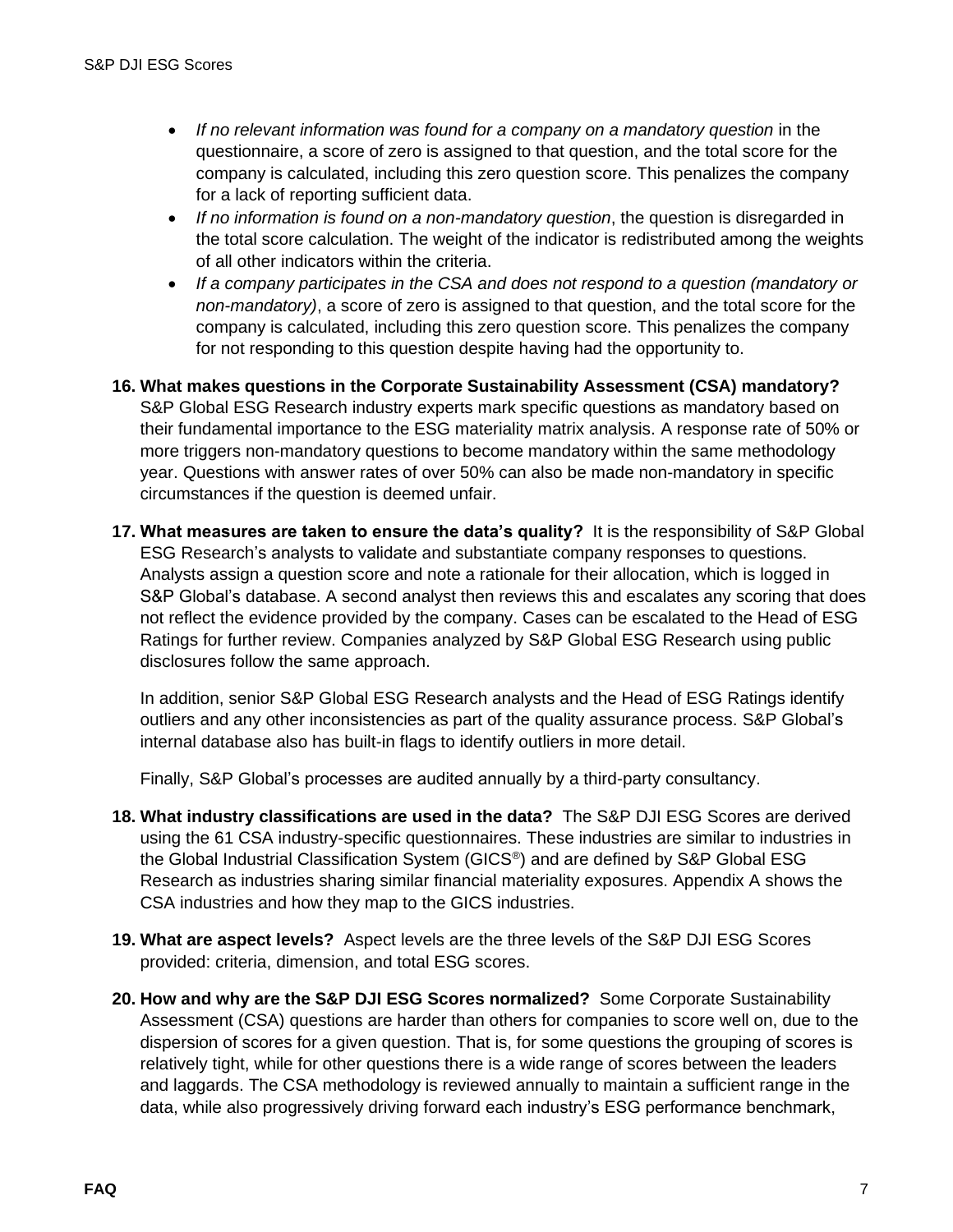and score normalization is used at the question scoring level to account for the biases mentioned.

The normalized figures measure the difference between a specific value and the industry mean, accounting for the standard deviation of values for the industry. For example, in the case of question score grouping, normalization acts to widen the absolute scoring of a densely clustered set of companies.

Total S&P DJI ESG Scores can still be biased, since some industries tend to have better total scores than others. Therefore, the total S&P DJI ESG Scores are also normalized.

**21. What is a Media and Stakeholder Analysis (MSA)? How are ESG controversies handled in the data?** Throughout the year, S&P Global ESG Research's MSA monitors media and stakeholder coverage relating to companies in its assessed universe. The MSA is used as a set of checks and balances to ensure companies are upholding the levels of business standards they are claiming to their stakeholders. Any instance that shows a company to be inconsistent with its stated business practices, where the company is deemed sufficiently responsible, may create an MSA case. The impact of MSA cases is defined as minor, medium, or major. MSA cases are reviewed by S&P Global ESG Research, which will then incorporate any changes to a company's MSA rating and score.

Severe cases relating to current Dow Jones Sustainability Index (DJSI) components may be raised to the DJSI Committee. Index Committee decisions will be communicated to all market participants at the same time and may result in immediate score adjustment and possible company exclusion from an index. Otherwise, the impact of any constituent controversy may be realized in its subsequent annual Corporate Sustainability Assessment (CSA) or at the next quarterly review.<sup>3</sup>

- **22. Why may a company's ESG score change from one year to another?** A company's total ESG score may be different from the year before due to:
	- Changes in company reporting disclosures or ESG performance in any number of ESG scoring criteria;
	- Changes to the underlying scoring methodology (i.e., raising the bar or expectations for corporate reporting, scoring on corporate performance rather than simply by disclosures, or a revision of thresholds and industry benchmarks);
	- Changed criteria weights with little to no change in company ESG performance or disclosures;
	- New questions added to existing scoring criteria, or new criteria to the questionnaire;
	- Questions changing from non-mandatory to mandatory or vice versa; and
	- Companies responding to the Corporate Sustainability Assessment (CSA) directly for the first time, with S&P Global ESG Research having analyzed them on their behalf prior, or companies no longer participating in the CSA.

Companies responding for the first time could cause a significant increase in the level of relevant ESG information disclosed. Even if a company ceases to respond to the CSA directly, if it publicly discloses the same level of relevant ESG information as provided

<sup>&</sup>lt;sup>3</sup> For more information on S&P Global's approach, see [https://portal.csa.spglobal.com/survey/documents/MSA\\_Methodology\\_Guidebook.pdf.](https://portal.csa.spglobal.com/survey/documents/MSA_Methodology_Guidebook.pdf?utm_source=pdf_education)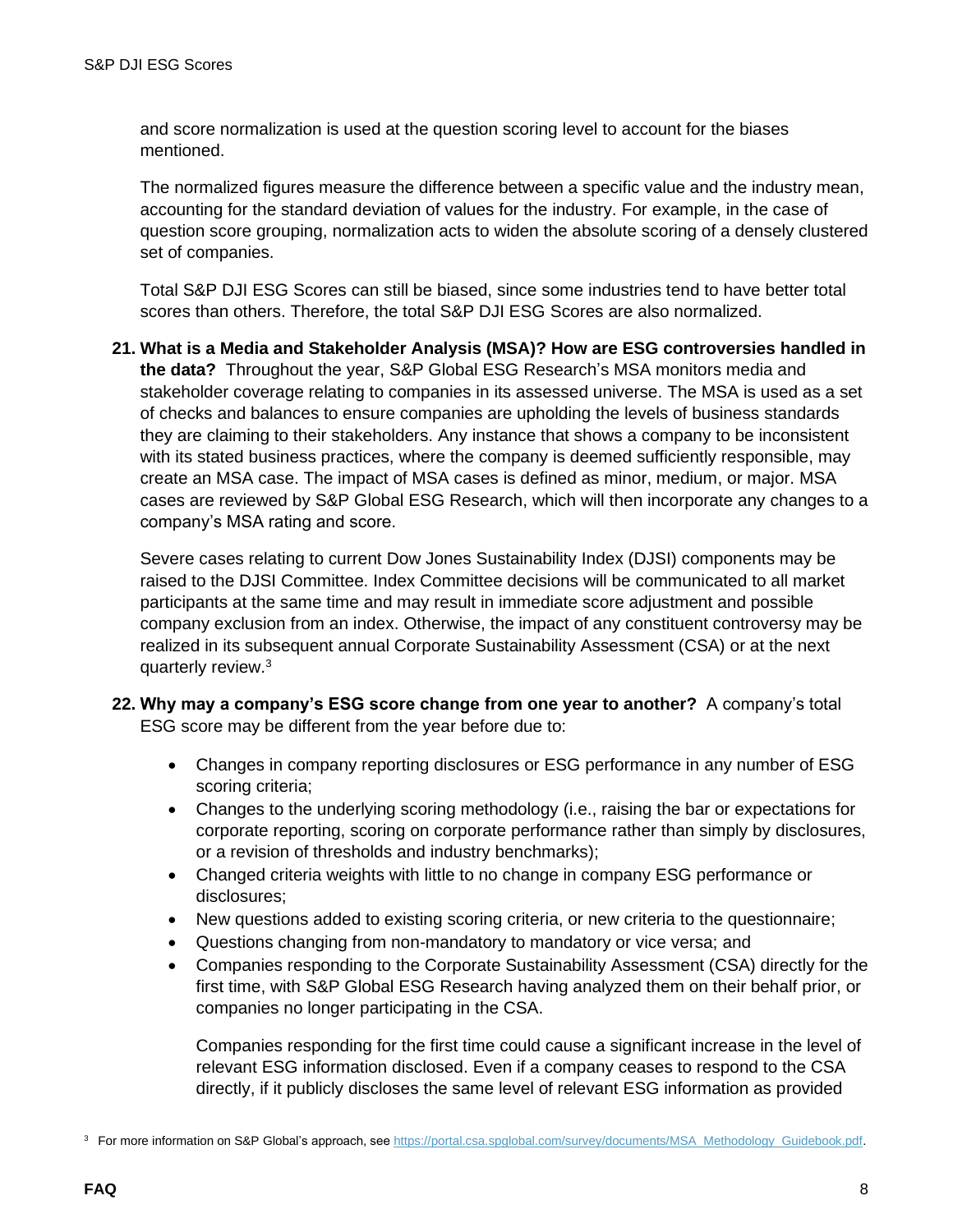directly in prior years, its ESG score may not change substantially when S&P Global ESG Research analyzes the company using these sources.

#### **Data Delivery & Licensing**

- **23. How are the S&P DJI ESG Scores delivered to clients?** The S&P DJI ESG Scores are available via S&P DJI's SPICE® platform and via monthly Secured File Transfer Protocol (SFTP) scheduled data feeds, delivered using S&P DJI's Enterprise Data Xchange (EDX) platform.
- **24. If I subscribe via the Secured File Transfer Protocol (SFTP), how often will this data be delivered to my account?** The data is delivered via SFTP on a monthly basis so that any changes in the S&P DJI ESG Scores due to Media and Stakeholder Analysis (MSA) actions, and subsequent score adjustments are provided to clients in a timely way.
- **25. What is SPICE and how can I access it?** SPICE is S&P DJI's web-based delivery platform for index and constituent data. SPICE provides subscribers with access to timely and comprehensive data, corporate action alerts, and developments that affect index composition and weighting. Subscribers can customize and schedule reports to suit their investment criteria. For more information on SPICE, please see [https://www.spice-indices.com/idp/#/.](https://www.spice-indices.com/idp/#/)
- **26. Can I get a free trial of the S&P DJI ESG Score data?** Trial SPICE accounts are available to interested parties. For further information, please contact your S&P DJI account representative or visit [spglobal.com/spdji/en/contact-us/.](https://www.spglobal.com/spdji/en/contact-us/?utm_source=pdf_education)
- **27. Does my existing S&P Dow Jones Indices contract allow me access to the S&P DJI ESG Scores?** Access to the S&P DJI ESG Scores requires a separate data license. For further information, please contact your S&P DJI account representative or visit [spglobal.com/spdji/en/contact-us/.](https://www.spglobal.com/spdji/en/contact-us/?utm_source=pdf_education)
- **28. Will the underlying questionnaire responses be provided within the S&P DJI ESG Score data package?** Questionnaire responses (answers) are not provided in the data. The S&P DJI ESG Scores data package provides the criteria, dimension, dimension weights, and total ESG scores for a company for each data methodology year. Questionnaire responses are scored at the question level by S&P Global ESG Research and aggregated to criteria-level scores—the lowest level of scores available.
- **29. For which indices are the data available?** The S&P DJI ESG Scores are only available for the following indices.
	- S&P 500
	- S&P MidCap 400
	- S&P SmallCap 600
	- S&P Asia Pacific LargeMidCap
	- S&P/ASX 200
	- S&P/BMV Total Mexico
	- S&P/BVL Peru General
	- S&P Emerging LargeMidCap
	- S&P Europe LargeMidCap
	- S&P Global Broad Market Index (BMI)
	- S&P Global LargeMidCap
	- S&P North America LargeMidCap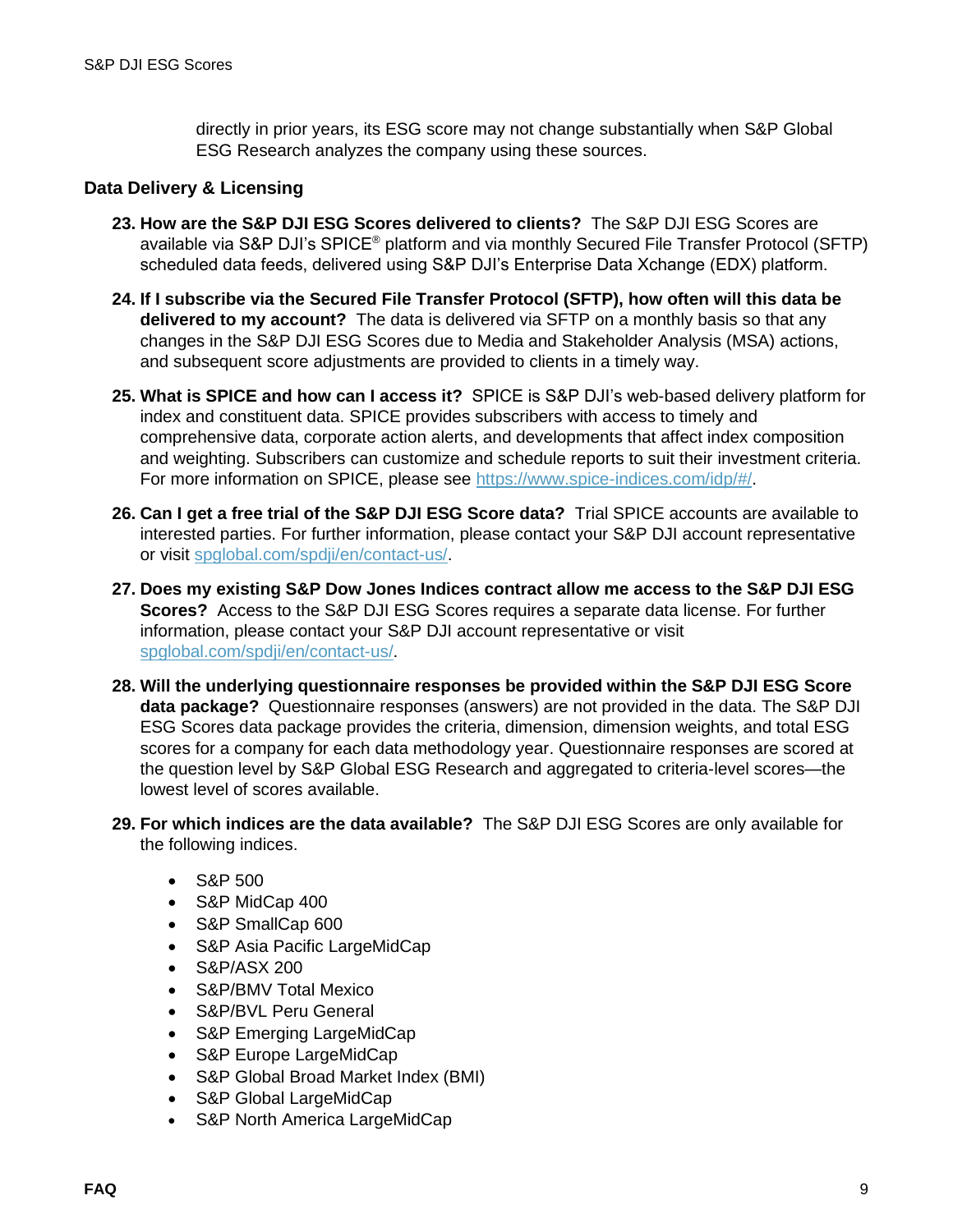# **APPENDIX A: GICS AND CSA INDUSTRY MAPPING**

| <b>GICS Sub-Industry</b>                                                     | <b>GICS Code</b> | <b>CSA Industry</b>                             |
|------------------------------------------------------------------------------|------------------|-------------------------------------------------|
| Auto Parts & Equipment                                                       | 25101010         | <b>ATX Auto Components</b>                      |
| Tires & Rubber                                                               | 25101020         |                                                 |
| Automobile Manufacturers                                                     | 25102010         | <b>AUT Automobiles</b>                          |
| Motorcycle Manufacturers                                                     | 25102020         |                                                 |
| Home Furnishings                                                             | 25201020         |                                                 |
| Household Appliances                                                         | 25201040         | <b>DHP Household Durables</b>                   |
| Housewares & Specialties                                                     | 25201050         |                                                 |
| Homebuilding                                                                 | 25201030         | <b>HOM Homebuilding</b>                         |
| <b>Consumer Electronics</b>                                                  | 25201010         | LEG Leisure Equipment & Products and Consumer   |
| Leisure Products                                                             | 25202010         | Electronics                                     |
| Footwear                                                                     | 25203020         |                                                 |
| <b>Textiles</b>                                                              | 25203030         | TEX Textiles, Apparel & Luxury Goods            |
| Apparel, Accessories & Luxury Goods                                          | 25203010         |                                                 |
| <b>Specialized Consumer Services</b>                                         | 25302020         |                                                 |
| <b>Education Services</b>                                                    | 25302010         | <b>CSV Diversified Consumer Services</b>        |
| Restaurants                                                                  | 25301040         |                                                 |
| Leisure Facilities                                                           | 25301030         | <b>REX Restaurants &amp; Leisure Facilities</b> |
| Hotels, Resorts & Cruise Lines                                               | 25301020         | TRT Hotels, Resorts & Cruise Lines              |
| Casinos & Gaming                                                             | 25301010         | CNO Casinos & Gaming                            |
| Advertising                                                                  | 50201010         |                                                 |
| <b>Broadcasting</b>                                                          | 50201020         |                                                 |
| Publishing                                                                   | 50201040         | PUB Media, Movies & Entertainment               |
| Cable & Satellite                                                            | 50201030         |                                                 |
| Movies & Entertainment                                                       | 50202010         |                                                 |
| <b>Distributors</b>                                                          | 25501010         |                                                 |
| Internet & Direct Marketing Retail                                           | 25502020         |                                                 |
| <b>Department Stores</b>                                                     | 25503010         |                                                 |
| <b>General Merchandise Stores</b>                                            | 25503020         |                                                 |
| <b>Apparel Retail</b>                                                        | 25504010         |                                                 |
| <b>Specialty Stores</b>                                                      | 25504040         | <b>RTS Retailing</b>                            |
| <b>Automotive Retail</b><br>Homefurnishing Retail<br>Home Improvement Retail | 25504050         |                                                 |
|                                                                              | 25504060         |                                                 |
|                                                                              | 25504030         |                                                 |
| <b>Computer &amp; Electronics Retail</b>                                     | 25504020         |                                                 |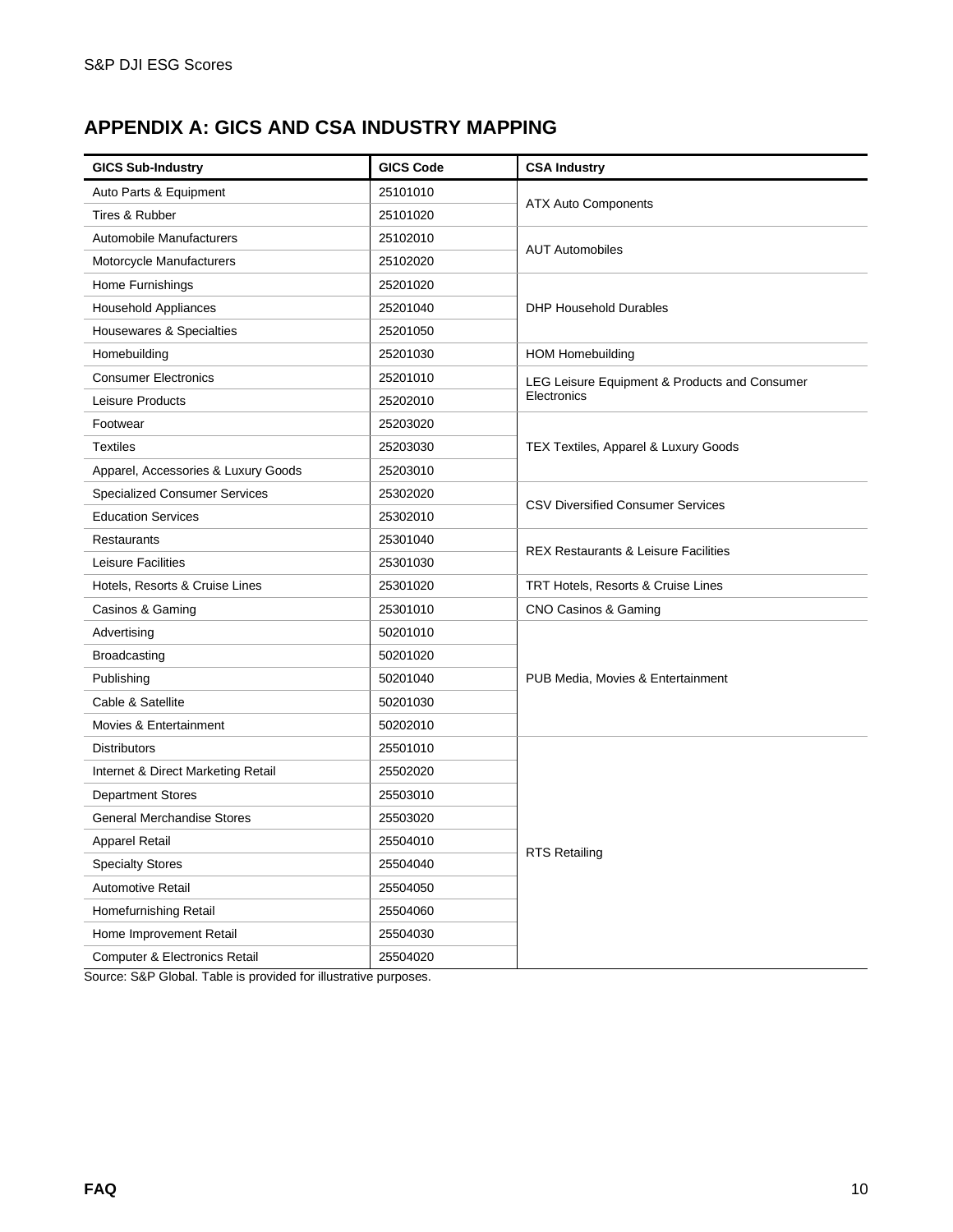| <b>GICS Sub-Industry</b>                    | <b>GICS Code</b> | <b>CSA Industry</b>                                    |  |
|---------------------------------------------|------------------|--------------------------------------------------------|--|
| <b>Food Retail</b>                          | 30101030         |                                                        |  |
| Hypermarkets & Super Centers                | 30101040         | FDR Food & Staples Retailing                           |  |
| Drug Retail                                 | 30101010         |                                                        |  |
| <b>Food Distributors</b>                    | 30101020         |                                                        |  |
| <b>Brewers</b>                              | 30201010         |                                                        |  |
| <b>Soft Drinks</b>                          | 30201030         | <b>BVG Beverages</b>                                   |  |
| Distillers & Vintners                       | 30201020         |                                                        |  |
| <b>Agricultural Products</b>                | 30202010         |                                                        |  |
| Packaged Foods & Meats                      | 30202030         | <b>FOA Food Products</b>                               |  |
| Tobacco                                     | 30203010         | <b>TOB Tobacco</b>                                     |  |
| <b>Household Products</b>                   | 30301010         | <b>HOU Household Products</b>                          |  |
| <b>Personal Products</b>                    | 30302010         | <b>COS Personal Products</b>                           |  |
| Oil & Gas Equipment & Services              | 10101020         |                                                        |  |
| Oil & Gas Drilling                          | 10101010         | OIE Energy Equipment & Services                        |  |
| Integrated Oil & Gas                        | 10102010         | OGX Oil & Gas Upstream & Integrated                    |  |
| Oil & Gas Exploration & Production          | 10102020         |                                                        |  |
| Oil & Gas Refining & Marketing              | 10102030         | OGR Oil & Gas Refining & Marketing                     |  |
| Oil & Gas Storage & Transportation          | 10102040         | PIP Oil & Gas Storage & Transportation                 |  |
| Coal & Consumable Fuels                     | 10102050         | COL Coal & Consumable Fuels                            |  |
| Regional Banks                              | 40101015         |                                                        |  |
| <b>Diversified Banks</b>                    | 40101010         | <b>BNK Banks</b>                                       |  |
| Thrifts & Mortgage Finance                  | 40102010         |                                                        |  |
| <b>Diversified Capital Markets</b>          | 40203030         |                                                        |  |
| Investment Banking & Brokerage              | 40203020         |                                                        |  |
| Asset Management & Custody Banks            | 40203010         | FBN Diversified Financial Services and Capital Markets |  |
| Mortgage REITs                              | 40204010         |                                                        |  |
| Financial Exchanges & Data                  | 40203040         |                                                        |  |
| <b>Consumer Finance</b>                     | 40202010         |                                                        |  |
| Specialized Finance                         | 40201040         |                                                        |  |
| Multi-Sector Holdings                       | 40201030         |                                                        |  |
| <b>Other Diversified Financial Services</b> | 40201020         |                                                        |  |
| Reinsurance                                 | 40301050         |                                                        |  |
| Multi-line Insurance                        | 40301030         |                                                        |  |
| Property & Casualty Insurance               | 40301040         | <b>INS Insurance</b>                                   |  |
| <b>Insurance Brokers</b>                    | 40301010         |                                                        |  |
| Life & Health Insurance                     | 40301020         |                                                        |  |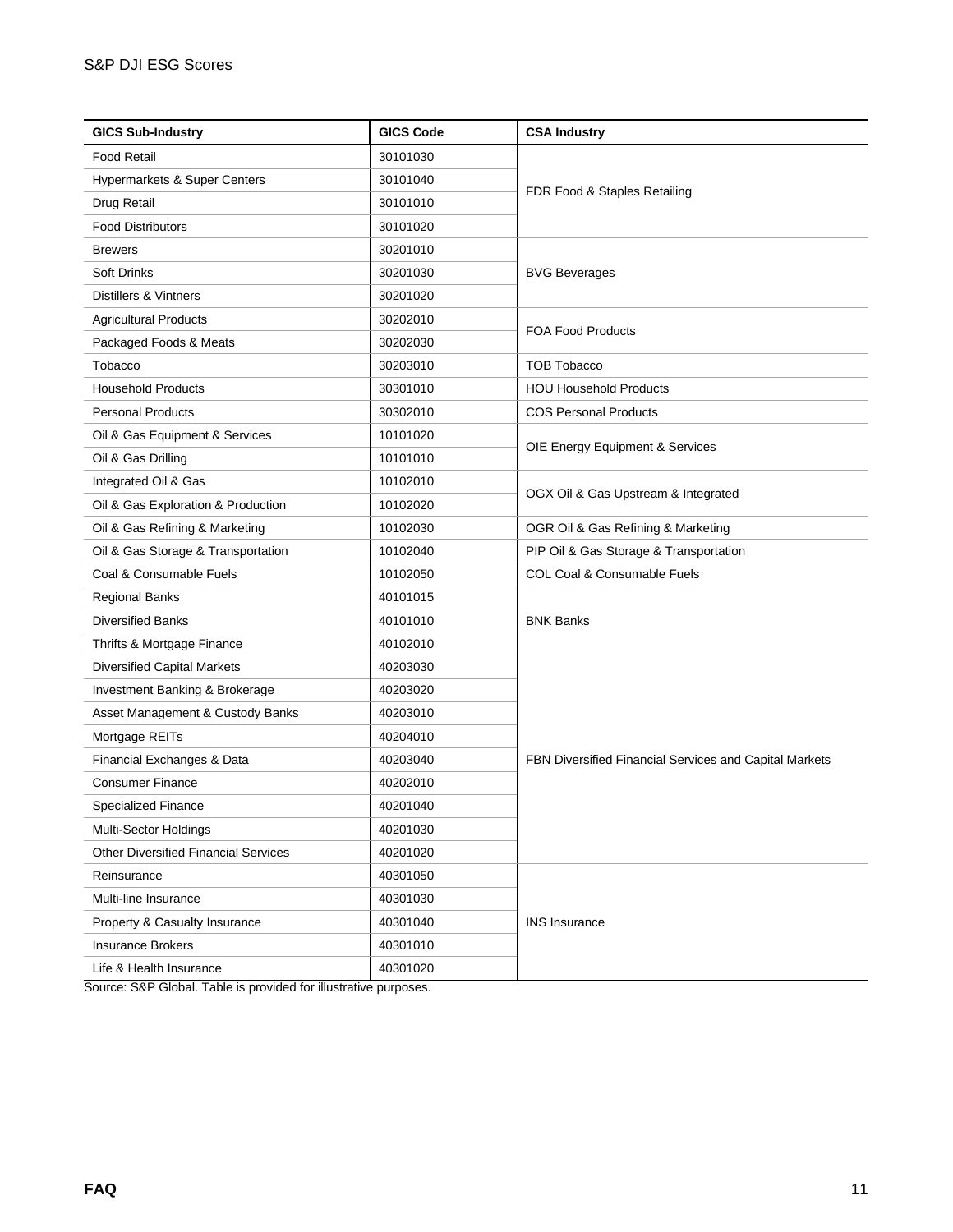| <b>GICS Sub-Industry</b>                         | <b>GICS Code</b> | <b>CSA Industry</b>                              |
|--------------------------------------------------|------------------|--------------------------------------------------|
| Diversified REITs                                | 60101010         |                                                  |
| <b>Industrial REITs</b>                          | 60101020         |                                                  |
| Hotel & Resort REITs                             | 60101030         |                                                  |
| Office REITs                                     | 60101040         |                                                  |
| <b>Health Care REITs</b>                         | 60101050         |                                                  |
| <b>Residential REITs</b>                         | 60101060         | <b>REA Real Estate</b>                           |
| <b>Retail REITs</b>                              | 60101070         |                                                  |
| <b>Specialized REITs</b>                         | 60101080         |                                                  |
| <b>Diversified Real Estate Activities</b>        | 60102010         |                                                  |
| <b>Real Estate Operating Companies</b>           | 60102020         |                                                  |
| Real Estate Development                          | 60102030         |                                                  |
| <b>Real Estate Services</b>                      | 60102040         |                                                  |
| <b>Health Care Supplies</b>                      | 35101020         | MTC Health Care Equipment & Supplies             |
| <b>Health Care Equipment</b>                     | 35101010         |                                                  |
| <b>Health Care Facilities</b>                    | 35102020         | <b>HEA Health Care Providers &amp; Services</b>  |
| <b>Health Care Distributors</b>                  | 35102010         |                                                  |
| Managed Health Care                              | 35102030         |                                                  |
| <b>Health Care Services</b>                      | 35102015         |                                                  |
| <b>Health Care Technology</b>                    | 35103010         | MTC Health Care Equipment & Supplies             |
| Biotechnology                                    | 35201010         | <b>BTC Biotechnology</b>                         |
| Life Sciences Tools & Services                   | 35203010         | LIF Life Sciences Tools & Services               |
| Pharmaceuticals                                  | 35202010         | <b>DRG Pharmaceuticals</b>                       |
| Aerospace & Defense                              | 20101010         | ARO Aerospace & Defense                          |
| <b>Building Products</b>                         | 20102010         | <b>BLD Building Products</b>                     |
| Construction & Engineering                       | 20103010         | CON Construction & Engineering                   |
| Heavy Electrical Equipment                       | 20104020         | IEQ Machinery and Electrical Equipment           |
| Electrical Components & Equipment                | 20104010         | <b>ELQ Electrical Components &amp; Equipment</b> |
| <b>Industrial Conglomerates</b>                  | 20105010         | <b>IDD Industrial Conglomerates</b>              |
| <b>Industrial Machinery</b>                      | 20106020         | IEQ Machinery and Electrical Equipment           |
| <b>Construction Machinery &amp; Heavy Trucks</b> | 20106010         |                                                  |
| Agricultural & Farm Machinery                    | 20106015         |                                                  |
| <b>Trading Companies &amp; Distributors</b>      | 20107010         | <b>TCD Trading Companies &amp; Distributors</b>  |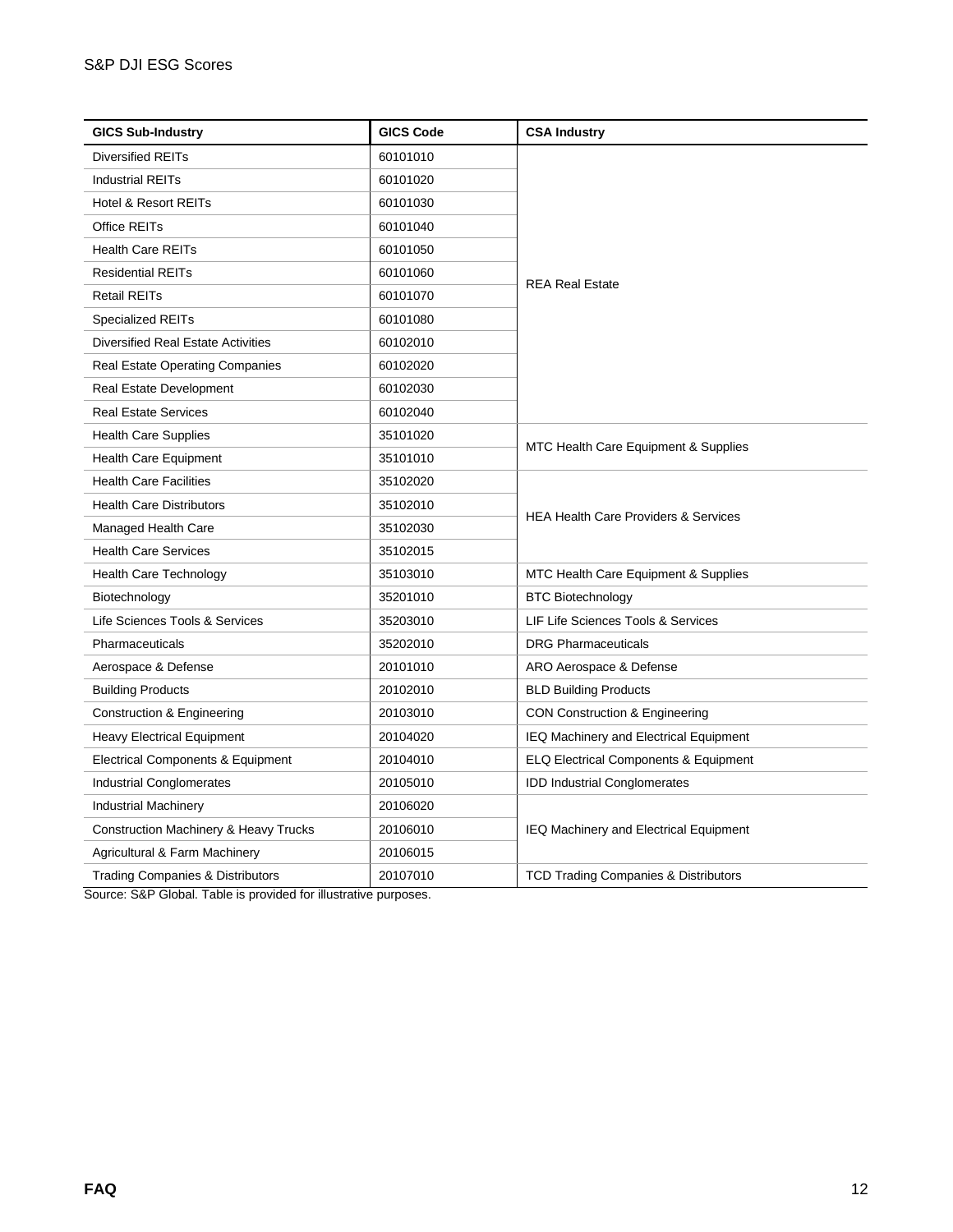| <b>GICS Sub-Industry</b>                       | <b>GICS Code</b> | <b>CSA Industry</b>                                     |  |
|------------------------------------------------|------------------|---------------------------------------------------------|--|
| Office Services & Supplies                     | 20201060         |                                                         |  |
| <b>Diversified Support Services</b>            | 20201070         | ICS Commercial Services & Supplies                      |  |
| <b>Commercial Printing</b>                     | 20201010         |                                                         |  |
| Security & Alarm Services                      | 20201080         |                                                         |  |
| <b>Environmental &amp; Facilities Services</b> | 20201050         |                                                         |  |
| Research & Consulting Services                 | 20202020         |                                                         |  |
| Human Resource & Employment Services           | 20202010         | <b>PRO Professional Services</b>                        |  |
| Airlines                                       | 20302010         | <b>AIR Airlines</b>                                     |  |
| Air Freight & Logistics                        | 20301010         |                                                         |  |
| Marine                                         | 20303010         |                                                         |  |
| Railroads                                      | 20304010         |                                                         |  |
| Trucking                                       | 20304020         | TRA Transportation and Transportation Infrastructure    |  |
| <b>Airport Services</b>                        | 20305010         |                                                         |  |
| Highways & Railtracks                          | 20305020         |                                                         |  |
| Marine Ports & Services                        | 20305030         |                                                         |  |
| Semiconductors                                 | 45301020         |                                                         |  |
| Semiconductor Equipment                        | 45301010         | <b>SEM Semiconductors &amp; Semiconductor Equipment</b> |  |
| Data Processing & Outsourced Services          | 45102020         |                                                         |  |
| Internet Services & Infrastructure             | 45102030         | <b>TSV IT services</b>                                  |  |
| IT Consulting & Other Services                 | 45102010         |                                                         |  |
| <b>Systems Software</b>                        | 45103020         |                                                         |  |
| <b>Application Software</b>                    | 45103010         | <b>SOF Software</b>                                     |  |
| Interactive Media & Services                   | 50203010         |                                                         |  |
| Interactive Home Entertainment                 | 50202020         | IMS Interactive Media, Services & Home Entertainment    |  |
| <b>Communications Equipment</b>                | 45201020         | <b>CMT Communications Equipment</b>                     |  |
| <b>Electronic Components</b>                   | 45203015         |                                                         |  |
| <b>Technology Distributors</b>                 | 45203030         | ITC Electronic Equipment, Instruments & Components      |  |
| <b>Electronic Manufacturing Services</b>       | 45203020         |                                                         |  |
| Electronic Equipment & Instruments             | 45203010         |                                                         |  |
| Technology Hardware, Storage & Peripherals     | 45202030         | THQ Computers & Peripherals and Office Electronics      |  |
| <b>Commodity Chemicals</b>                     | 15101010         |                                                         |  |
| <b>Specialty Chemicals</b>                     | 15101050         | <b>CHM Chemicals</b>                                    |  |
| Fertilizers & Agricultural Chemicals           | 15101030         |                                                         |  |
| <b>Industrial Gases</b>                        | 15101040         |                                                         |  |
| <b>Diversified Chemicals</b>                   | 15101020         |                                                         |  |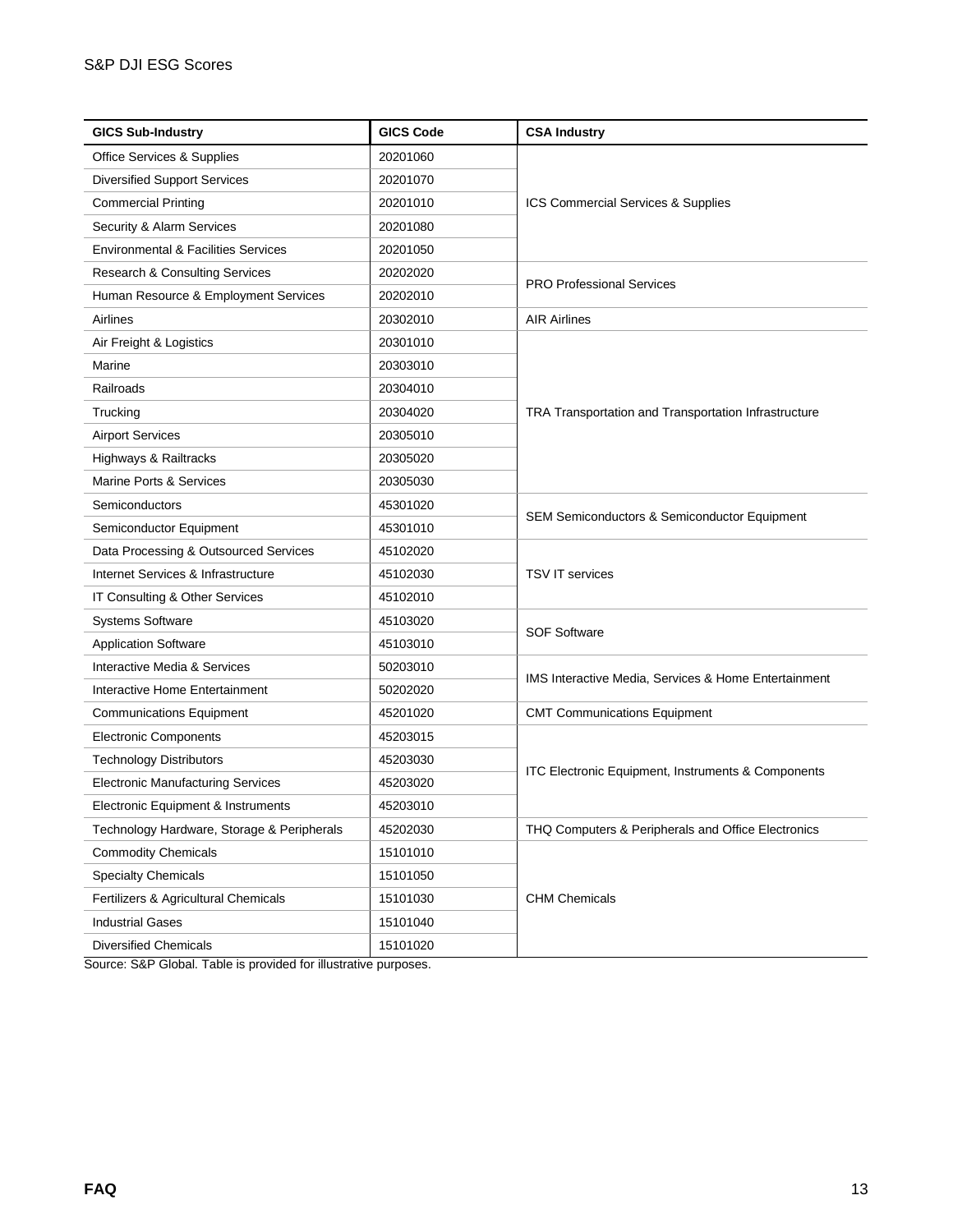| <b>GICS Sub-Industry</b>                                            | <b>GICS Code</b> | <b>CSA Industry</b>                   |
|---------------------------------------------------------------------|------------------|---------------------------------------|
| <b>Construction Materials</b>                                       | 15102010         | <b>COM Construction Materials</b>     |
| Paper Packaging                                                     | 15103020         | <b>CTR Containers &amp; Packaging</b> |
| Metal & Glass Containers                                            | 15103010         |                                       |
| Gold                                                                | 15104030         | <b>MNX Metals &amp; Mining</b>        |
| Steel                                                               | 15104050         | <b>STL Steel</b>                      |
| Aluminum                                                            | 15104010         | <b>ALU Aluminum</b>                   |
| <b>Precious Metals &amp; Minerals</b>                               | 15104040         |                                       |
| Diversified Metals & Mining                                         | 15104020         |                                       |
| Copper                                                              | 15104025         | <b>MNX Metals &amp; Mining</b>        |
| Silver                                                              | 15104045         |                                       |
| Paper Products                                                      | 15105020         | FRP Paper & Forest Products           |
| <b>Forest Products</b>                                              | 15105010         |                                       |
| <b>Alternative Carriers</b>                                         | 50101010         |                                       |
| <b>Integrated Telecommunication Services</b>                        | 50101020         | <b>TLS Telecommunication Services</b> |
| <b>Wireless Telecommunication Services</b>                          | 50102010         |                                       |
| <b>Gas Utilities</b>                                                | 55102010         | <b>GAS Gas Utilities</b>              |
| <b>Electric Utilities</b>                                           | 55101010         |                                       |
| Independent Power Producers & Energy Traders                        | 55105010         | <b>ELC Electric Utilities</b>         |
| Renewable Electricity                                               | 55105020         |                                       |
| <b>Multi-Utilities</b>                                              | 55103010         | <b>MUW Multi and Water Utilities</b>  |
| <b>Water Utilities</b><br>$\cdot$ $ \cdot$ $\cdot$<br>$\sim$ $\sim$ | 55104010         |                                       |